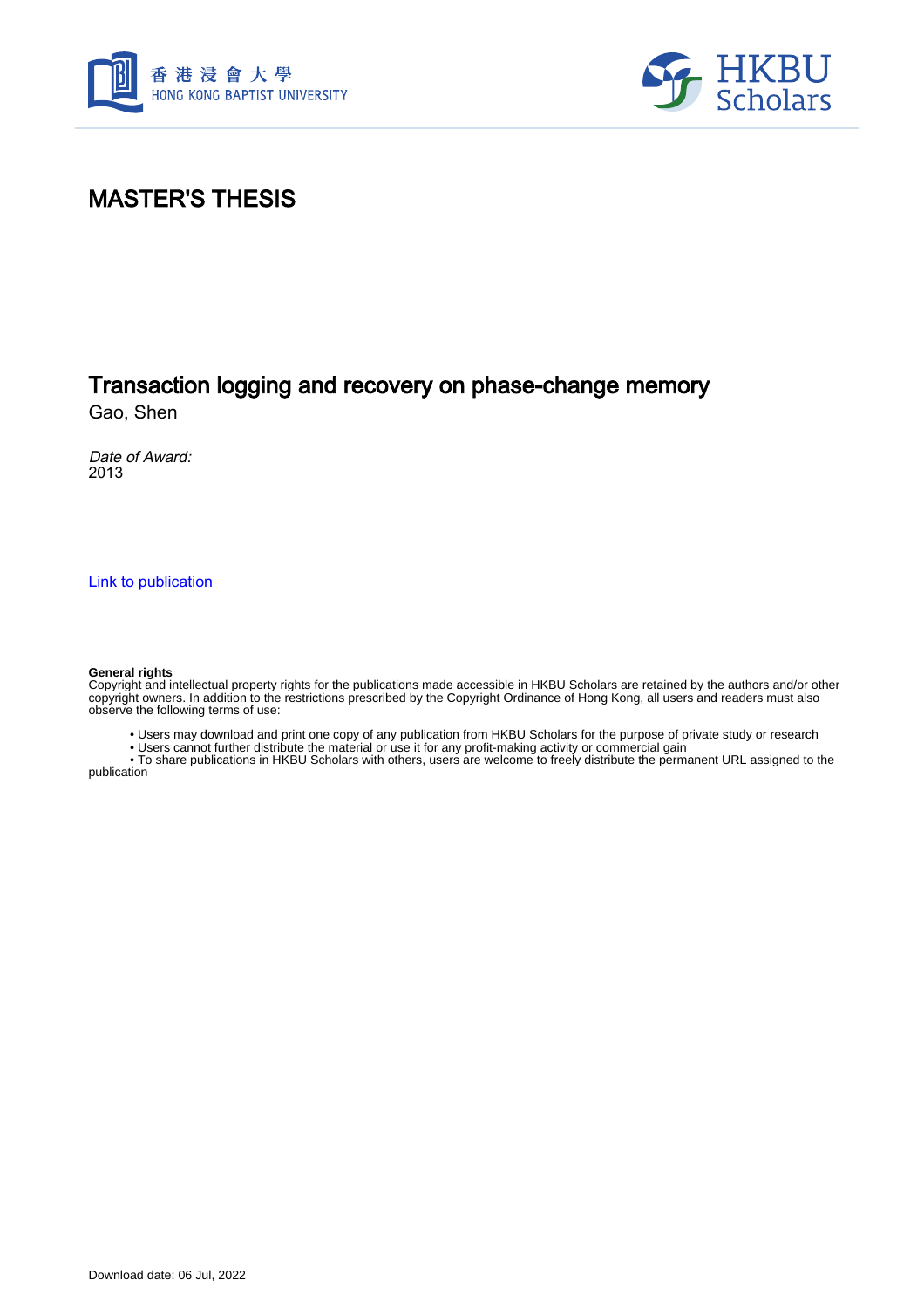## Transaction Logging and Recovery on Phase-Change

Memory

GAO Shen

A thesis submitted in partial fulfillment of the requirements

for the degree of

Master of Philosophy

Principal Supervisor: Dr. Jianliang XU

Hong Kong Baptist University

January 2013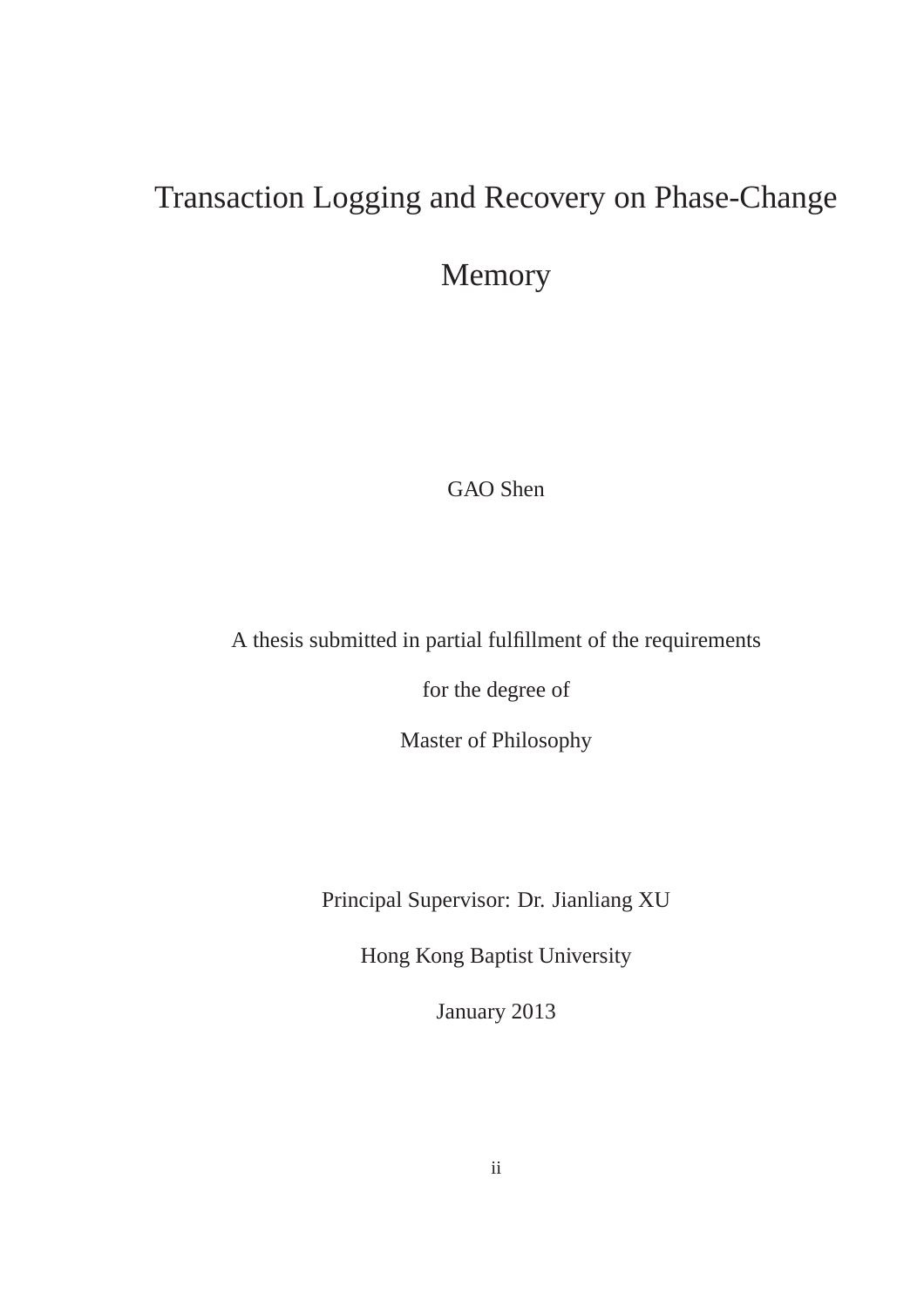## **Abstract**

Phase-change memory (PCM), as one of the most promising next-generation memory technologies, offers various attractive properties such as non-volatility, byte addressability, bit alterability, and low idle energy consumption. Recently, PCM has drawn much attention from the database community for optimizing query and transaction performance. As a complement to existing work, we present PCMLogging, a novel logging scheme that exploits PCM for both data caching and transaction logging to minimize I/O accesses in disk-based databases. Specifically, PCMLogging caches dirty pages/records in PCM and further maintains an implicit log in the cached updates to support database recovery. By integrating log and cached updates, PCMLogging enables simplified recovery and prolongs PCM lifetime. Furthermore, using PCMLogging, we develop a wear-leveling algorithm, that evenly distributes the write traffic across the PCM storage space, and a cost-based destaging algorithm that adaptively migrates cached data from PCM to external storage. Compared to classical write-ahead logging (WAL), our trace-driven simulation results reveal up to 1∼20X and 5X improvements in system throughput and PCM lifetime, respectively.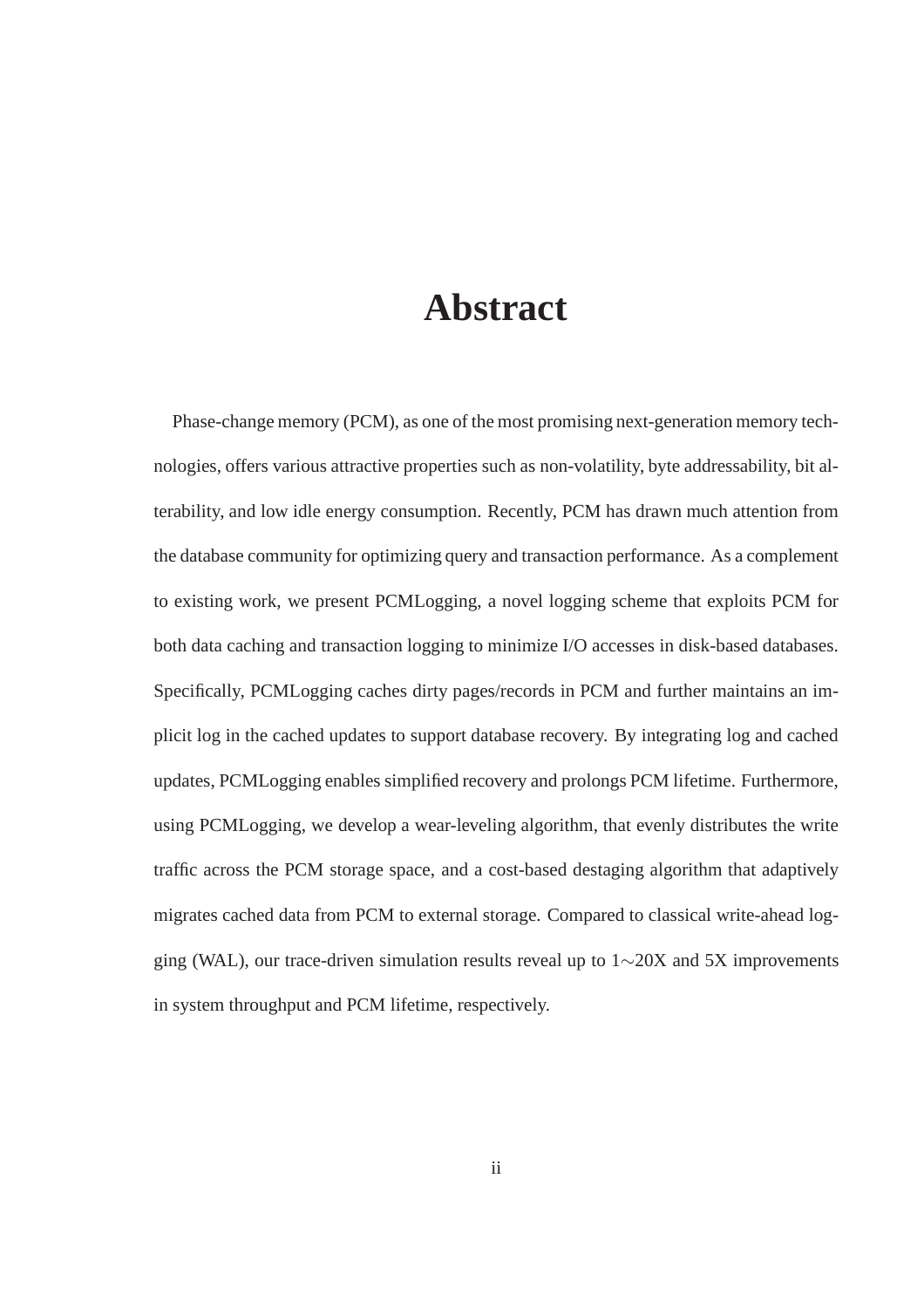# **Table of Contents**

|                                                                              | <b>Declaration</b> | $\mathbf{i}$                                                                                           |  |  |                        |  |                                     |  |  |
|------------------------------------------------------------------------------|--------------------|--------------------------------------------------------------------------------------------------------|--|--|------------------------|--|-------------------------------------|--|--|
|                                                                              | <b>Abstract</b>    | <i>ii</i>                                                                                              |  |  |                        |  |                                     |  |  |
| <b>Acknowledgements</b><br><b>Table of Contents</b><br><b>List of Tables</b> |                    |                                                                                                        |  |  |                        |  |                                     |  |  |
|                                                                              |                    |                                                                                                        |  |  | <b>List of Figures</b> |  |                                     |  |  |
|                                                                              |                    |                                                                                                        |  |  | $\mathbf{1}$           |  | <b>Introduction</b><br>$\mathbf{1}$ |  |  |
|                                                                              | 1.1                | $\overline{1}$                                                                                         |  |  |                        |  |                                     |  |  |
|                                                                              | 1.2                | 5                                                                                                      |  |  |                        |  |                                     |  |  |
|                                                                              | 1.3                | 6                                                                                                      |  |  |                        |  |                                     |  |  |
| $\overline{2}$                                                               |                    | <b>Background and Related Work</b><br>$\overline{7}$                                                   |  |  |                        |  |                                     |  |  |
|                                                                              | 2.1                | NVRAM and PCM $\ldots \ldots \ldots \ldots \ldots \ldots \ldots \ldots \ldots \ldots \ldots$<br>$\tau$ |  |  |                        |  |                                     |  |  |
|                                                                              | 2.2                | 9                                                                                                      |  |  |                        |  |                                     |  |  |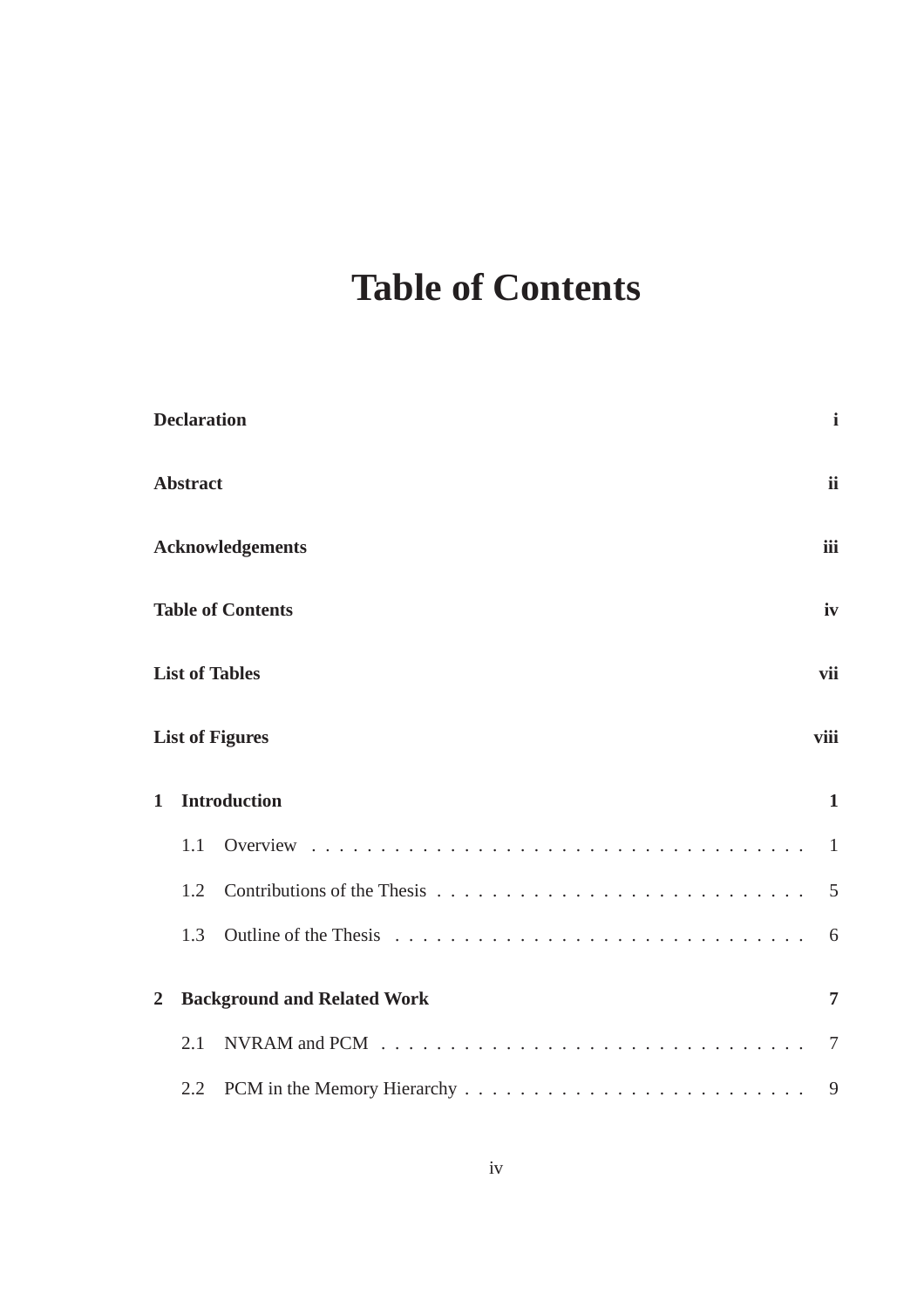|                         | 2.3                |                                                       |    |
|-------------------------|--------------------|-------------------------------------------------------|----|
| $\mathbf{3}$            |                    | <b>The PCMLogging Protocols</b>                       | 13 |
|                         | 3.1                |                                                       |    |
|                         | 3.2                |                                                       |    |
|                         | 3.3                |                                                       |    |
|                         | 3.4                | A Discussion of Record-Level PCMLogging 22            |    |
| $\overline{\mathbf{4}}$ |                    | <b>Wear Leveling</b>                                  | 25 |
|                         | 4.1                | Design Requirements of Wear Leveling in PCMLogging 25 |    |
|                         | 4.2                |                                                       |    |
| 5                       |                    | <b>Destaging</b>                                      | 30 |
|                         | 5.1                |                                                       |    |
|                         | 5.2                |                                                       |    |
| 6                       | <b>Experiments</b> |                                                       |    |
|                         | 6.1                |                                                       |    |
|                         | 6.2                |                                                       |    |
|                         |                    | 6.2.1                                                 |    |
|                         |                    | 6.2.2                                                 |    |
|                         |                    | 6.2.3                                                 |    |
|                         | 6.3                |                                                       | 43 |
|                         | 6.4                |                                                       | 45 |
|                         | 6.5                | PCMLogging Performance on Flash Memories 46           |    |